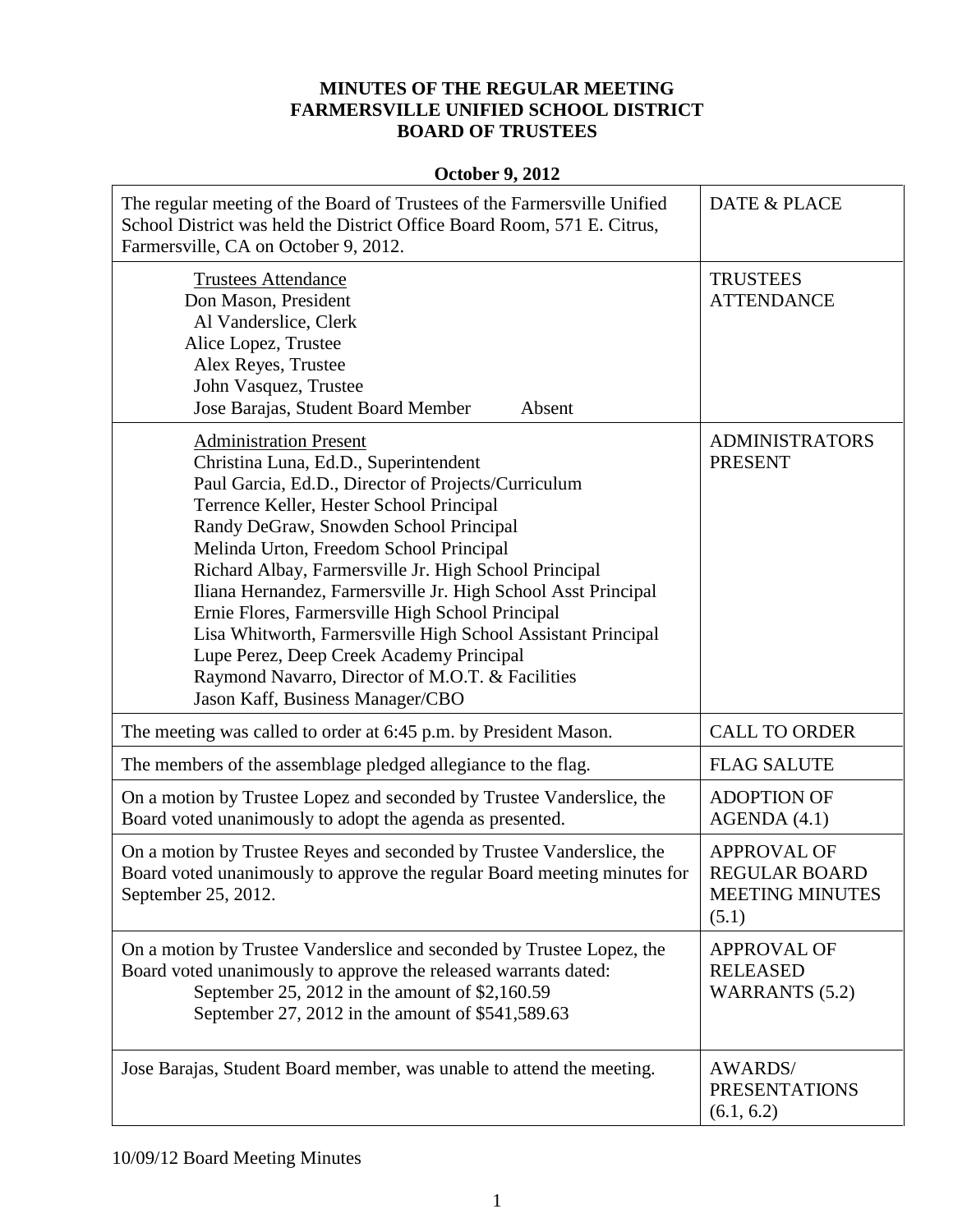| Ernie Flores, Farmersville High School Principal, thank Raymond Navarro,<br>Director of M.O.T. & Facilities, and the MOT staff for all their help during<br>Homecoming Week. Mr. Flores also thanked Dr. Luna, Superintendent,<br>and the Board members for their support during the loss of his father-in-<br>law.                                                                                                                                                                                                                                                                                                                                                                                      | PUBLIC COMMENTS<br>(8.0)                                                                                                       |
|----------------------------------------------------------------------------------------------------------------------------------------------------------------------------------------------------------------------------------------------------------------------------------------------------------------------------------------------------------------------------------------------------------------------------------------------------------------------------------------------------------------------------------------------------------------------------------------------------------------------------------------------------------------------------------------------------------|--------------------------------------------------------------------------------------------------------------------------------|
| On a motion by Trustee Reyes and seconded by Trustee Vanderslice, the<br>Board voted unanimously to approve the Signature Revision to FJHS ASB<br>Bank Account: Add name of James Pollard to Sierra Bank Account<br>signature card for ASB purposes.                                                                                                                                                                                                                                                                                                                                                                                                                                                     | <b>APPROVAL OF</b><br><b>SIGNATURE</b><br><b>REVISION TO FJHS</b><br><b>ASB BANK</b><br>ACCOUNT (10.1)                         |
| On a motion by Trustee Vanderslice and seconded by Trustee Reyes, the<br>Board voted unanimously to approve the Signature Revision to Freedom<br>ASB Bank Account: Remove Melanie Giannandrea and Mary Mills as<br>signers and add Melinda Urton, Raquel Quintanar, Jennifer Garcia and<br>Robert Ortega as signers to account.                                                                                                                                                                                                                                                                                                                                                                          | <b>APPROVAL OF</b><br><b>SIGNATURE</b><br><b>REVISION TO</b><br><b>FREEDOM ASB</b><br>ACCOUNT (10.2)                           |
| On a motion by Trustee Vanderslice and seconded by Trustee Reyes, the<br>Board voted unanimously to approve the Fellowship of Christian Athletes<br>(FCA) as a student club on the campus of Farmersville High School.                                                                                                                                                                                                                                                                                                                                                                                                                                                                                   | <b>APPROVAL OF</b><br><b>FELLOWSHIP OF</b><br><b>CHRISTIAN</b><br><b>ATHLETES CLUB</b><br>(11.1)                               |
| On a motion by Trustee Lopez and seconded by Trustee Vanderslice, the<br>Board voted unanimously to approve the CLEAR Summit on October 19,<br>2012 in Fresno, CA.                                                                                                                                                                                                                                                                                                                                                                                                                                                                                                                                       | <b>APPROVAL OF</b><br><b>CLEAR SUMMIT</b><br>(12.1)                                                                            |
| On a motion by Trustee Vanderslice and seconded by Trustee Lopez, the<br>Board voted unanimously to approve the personnel items as per the board<br>transmittal form.                                                                                                                                                                                                                                                                                                                                                                                                                                                                                                                                    | <b>APPROVAL OF</b><br>PERSONNEL ITEMS<br>(13.1)                                                                                |
| On a motion by Trustee Lopez and seconded by Trustee Vanderslice and<br>carried: (Ayes: Mason, Vanderslice, Lopez; Noes: Vasquez, Reyes; Absent:<br>None), the Board approved the Outreach Consultant job description and<br>salary schedule.                                                                                                                                                                                                                                                                                                                                                                                                                                                            | <b>APPROVAL OF</b><br><b>OUTREACH</b><br><b>CONSULTANT JOB</b><br><b>DESCRIPTION &amp;</b><br><b>SALARY SCHEDULE</b><br>(13.2) |
| Consideration was given to items that the Governing Board wished to have<br>placed on the agenda for the next meeting. Trustee Vanderslice reminded<br>the Board members he would be on vacation for the next Board meeting<br>(October 23). Trustee Vasquez requested the District explore swimming<br>pool options, the possibility of pursing a bond, lighting for fields and a<br>grant writing update be placed on the next meeting agenda. Trustee Reyes<br>requested a Dual Immersion program be placed on the next meeting agenda.<br>Trustee Lopez requested a Dual Immersion program, joint meetings with<br>City of Farmersville including an agenda be placed on the next meeting<br>agenda. | <b>CONSIDERATION OF</b><br><b>ITEMS FOR NEXT</b><br>MEETING $(14.1)$                                                           |
| The Board conducted the annual review of Investment Policy.                                                                                                                                                                                                                                                                                                                                                                                                                                                                                                                                                                                                                                              | <b>ANNUAL REVIEW</b><br>OF INVESTMENT<br>POLICY $(15.1)$                                                                       |